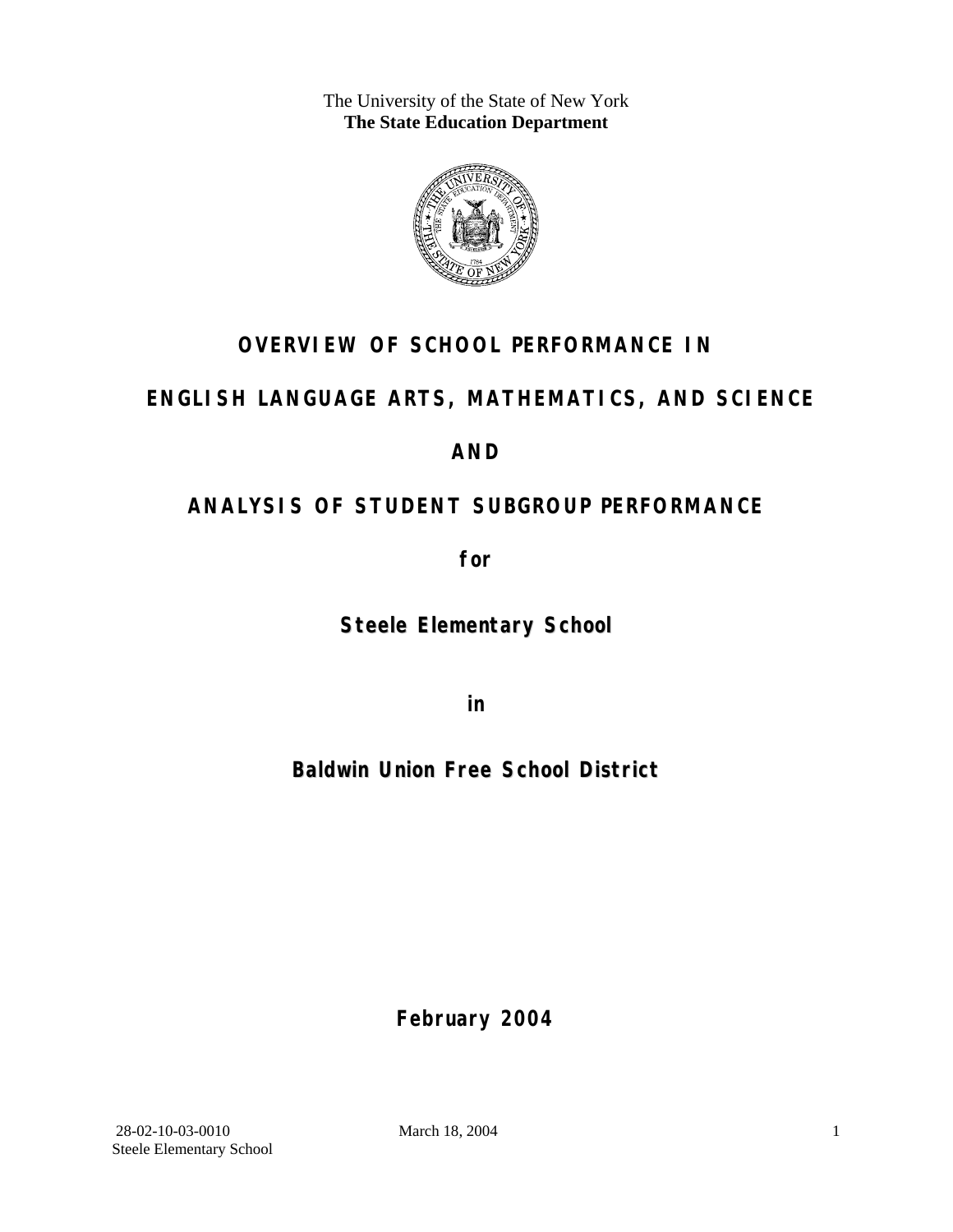#### **THE UNIVERSITY OF THE STATE OF NEW YORK**

#### **Regents of The University**

| Tonawanda             |
|-----------------------|
| <b>Hollis</b>         |
| Staten Island         |
| New Rochelle          |
| Peru                  |
| Huntington            |
| <b>North Syracuse</b> |
| New York              |
| <b>Belle Harbor</b>   |
| Buffalo               |
| Hartsdale             |
| Albany                |
| <b>Bronx</b>          |
| New York              |
| <b>Binghamton</b>     |
| Rochester             |

#### **President of The University and Commissioner of Education**

RICHARD P. MILLS

**Deputy Commissioner for Elementary, Middle, Secondary and Continuing Education**  JAMES A. KADAMUS

#### **Coordinator, School Operations and Management Services**

CHARLES SZUBERLA

#### **Coordinator, Information and Reporting Services**

MARTHA P. MUSSER

The State Education Department does not discriminate on the basis of age, color, religion, creed, disability, marital status, veteran status, national origin, race, gender, genetic predisposition or carrier status, or sexual orientation in its educational programs, services and activities. Portions of this publication can be made available in a variety of formats, including braille, large print or audio tape, upon request. Inquiries concerning this policy of nondiscrimination should be directed to the Department's Office for Diversity, Ethics, and Access, Room 530, Education Building, Albany, NY 12234. **Requests for additional copies of this publication may be made by contacting the Publications Sales Desk, Room 309, Education Building, Albany, NY 12234.** 

Please address all correspondence about this report that is not related to data corrections to:

*School Report Card Coordinator Information and Reporting Services Team New York State Education Department Room 863 EBA 89 Washington Avenue Albany, NY 12234*  E-mail: *RPTCARD@mail.nysed.gov*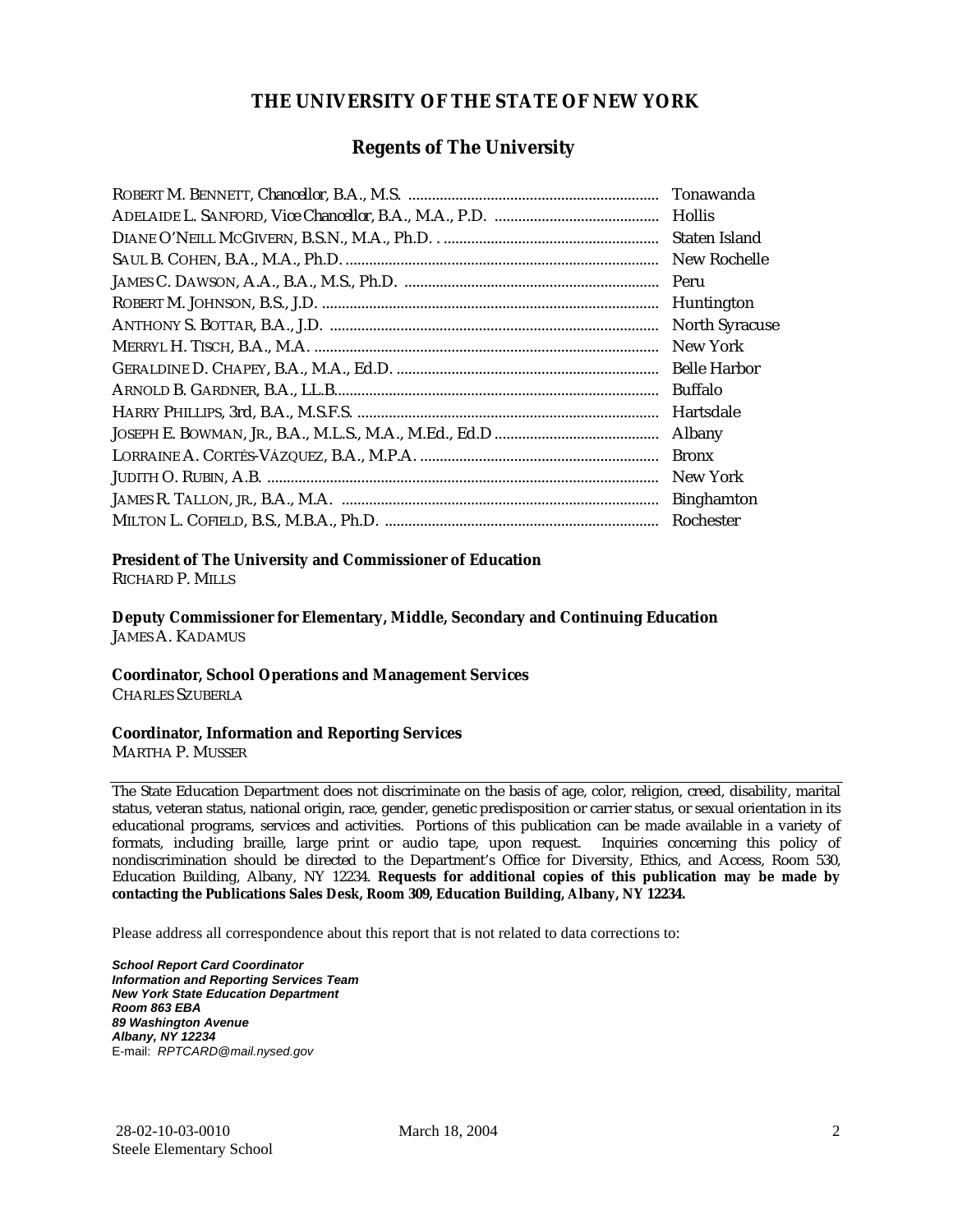The *New York State School Report Card* is an important part of the Board of Regents effort to raise learning standards for all students. It provides information to the public on student performance and other measures of school and district performance. Knowledge gained from the school report card on a school's strengths and weaknesses can be used to improve instruction and services to students.

The *New York State School Report Card* consists of three parts: the *Overview of School Performance in English Language Arts, Mathematics, and Science and Analysis of Student Subgroup Performance,* the *Comprehensive Information Report,* and the *School Accountability Report*. The *Overview and Analysis* presents performance data on measures required by the federal No Child Left Behind Act: English, mathematics, science, and graduation rate. Performance data on other State assessments can be found in the *Comprehensive Information Report*. The *School Accountability Report* provides information as to whether a school is making adequate progress toward enabling all students to achieve proficiency in English and mathematics.

State assessments are designed to help ensure that all students reach high learning standards. They show whether students are getting the foundation knowledge they need to succeed at the elementary, middle, and commencement levels and beyond. The State requires that students who are not making appropriate progress toward the standards receive academic intervention services.

In the *Overview*, performance on the elementary- and middle-level assessments in English language arts and mathematics and on the middle-level science test is reported in terms of mean scores and the percentage of students scoring at each of the four levels. These levels indicate performance on the standards from seriously deficient to advanced proficiency. Performance on the elementary-level science test is reported in terms of mean scores and the percentage of students making appropriate progress. Regents examination scores are reported in four score ranges. Scores of 65 to 100 are passing; scores of 55 to 64 earn credit toward a local diploma (with the approval of the local board of education). Though each elementary- and middle-level assessment is administered to students in a specific grade, secondary-level assessments are taken by students when they complete the coursework for the core curriculum. Therefore, the performance of students at the secondary level is measured for a student cohort rather than a group of students at a particular grade level. Students are grouped in cohorts according to the year in which they first entered grade 9.

The assessment data in the *Overview and Analysis* are for all tested students in the school, including general-education students and students with disabilities. In the *Overview*, each school's performance is compared with that of schools similar in grade level, district resources, and student needs as indicated by income and limited English proficiency (LEP) status. Each district's performance is compared with that of all public schools statewide. In the *Analysis*, performance is disaggregated by race/ethnicity, disability status, gender, LEP status, income level, and migrant status.

Explanations of terms referred to or symbols used in this part of the school report card may be found in the glossary on the last page. Further information on the school report card may be found in the guide, *Understanding Your School Report Card: February 2004*, available on the Information and Reporting Services Web site at www.emsc.nysed.gov/irts.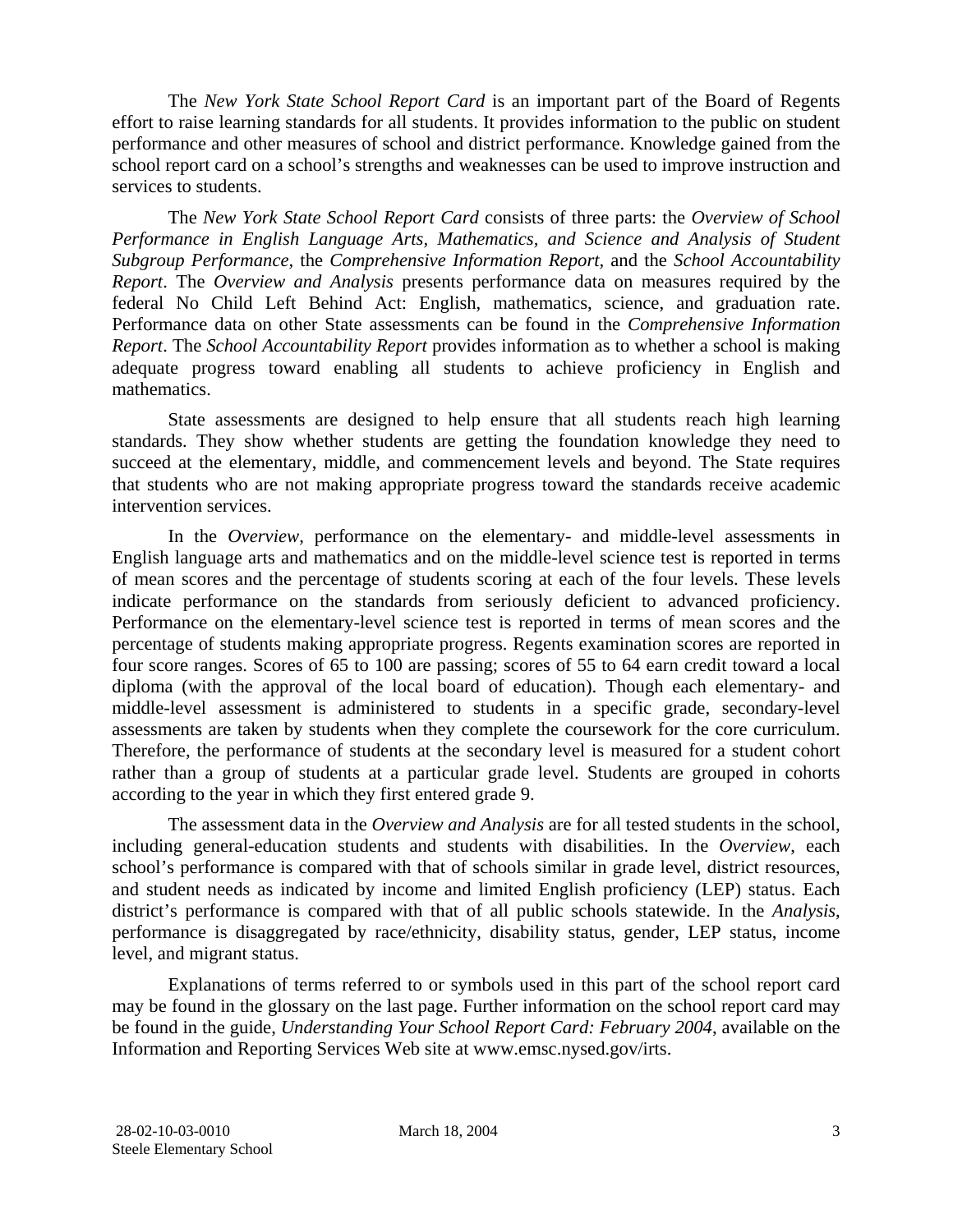# **Overview of School Performance in English Language Arts, Mathematics, and Science**

### **School Profile**

| Principal:<br>Kathleen Dyckes |             | (516)377-9368<br>Phone:   |
|-------------------------------|-------------|---------------------------|
| ∣ Organization                | Grade Range | <b>Student Enrollment</b> |
| $2002 - 03$                   | $K-5$       | 284                       |

|  | 2001–02 School District-wide Total Expenditure per Pupil | \$13,217 |
|--|----------------------------------------------------------|----------|
|--|----------------------------------------------------------|----------|

### **2002–03 Percentage of Core Classes Taught by Highly Qualified Teachers\***

| Qualified<br><b>Classes</b><br><b>Teachers</b> |  |
|------------------------------------------------|--|
|                                                |  |
| 33<br>97%                                      |  |

\*For the 2002-03 school year, SED is reporting that teachers of core classes are highly qualified if they are certified to teach those classes. However, No Child Left Behind (NCLB) imposes requirements beyond certification for some teachers to be considered highly qualified. In future years, when New York State uses the NCLB criteria for reporting, certified teachers must fulfill all NCLB requirements to be counted as highly qualified.

#### **2002–03 Percentage of Teachers with No Valid Teaching Certificate\***

| Number of<br><b>Teachers</b> | <b>Percent with No</b><br><b>Valid Teaching</b><br><b>Certificate</b> |
|------------------------------|-----------------------------------------------------------------------|
| 19                           | ሰ%                                                                    |

\*This count includes teachers with temporary licenses who do not have a valid permanent, provisional, or transitional teaching certificate.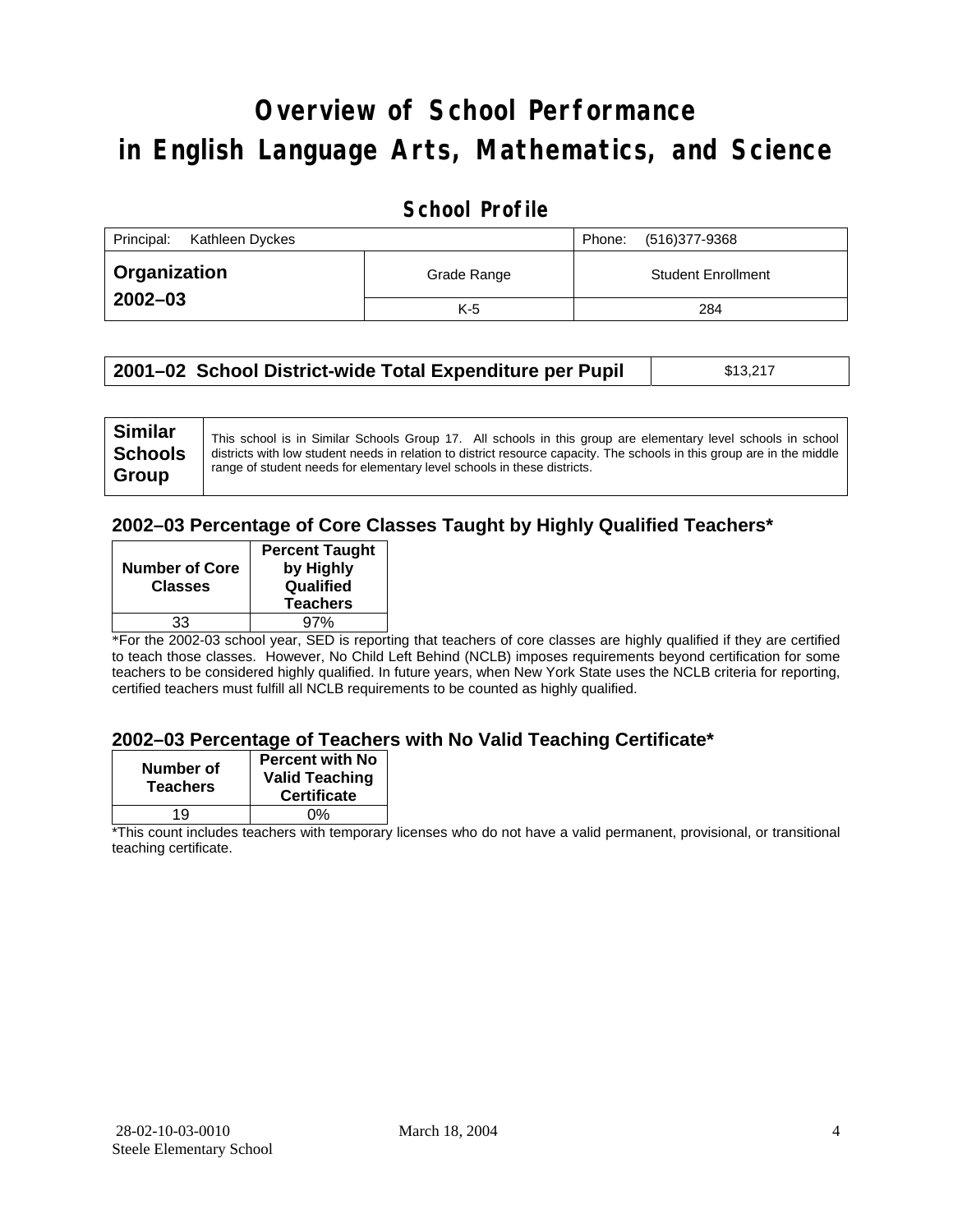English Language Arts



|                                        |                    | <b>Counts of Students Tested</b> |                    |                    |              |                   |  |
|----------------------------------------|--------------------|----------------------------------|--------------------|--------------------|--------------|-------------------|--|
| Performance at I<br><b>This School</b> | Level 1<br>455-602 | Level 2<br>603-644               | Level 3<br>645-691 | Level 4<br>692-800 | <b>Total</b> | <b>Mean Score</b> |  |
| Jan-Feb 2001                           |                    |                                  | 19                 | 13                 | 43           | 671               |  |
| Jan-Feb 2002                           |                    | 15                               | 24                 | 12                 | 52           | 668               |  |
| Feb 2003                               |                    |                                  | 24                 | 14                 | 45           | 671               |  |

|         | Elementary-Level English Language Arts Levels — Listening, Reading, and Writing Standards                 |  |  |  |  |
|---------|-----------------------------------------------------------------------------------------------------------|--|--|--|--|
| Level 4 | These students exceed the standards and are moving toward high performance on the Regents examination.    |  |  |  |  |
| Level 3 | These students meet the standards and, with continued steady growth, should pass the Regents examination. |  |  |  |  |
| Level 2 | These students <b>need extra help</b> to meet the standards and pass the Regents examination.             |  |  |  |  |
| Level 1 | These students have serious academic deficiencies.                                                        |  |  |  |  |

**Performance of Limited English Proficient Students Taking the New York State English as a Second Language Achievement Test (NYSESLAT) as the Measure of English Language Arts Achievement**

| Grade 4 | <b>Number</b><br><b>Tested</b> | Level 1 | Level 2 | Level 3 | Level 4 |
|---------|--------------------------------|---------|---------|---------|---------|
| 2003    |                                |         |         |         |         |

**Performance of Students with Severe Disabilities on the New York State Alternate Assessment (NYSAA) in English** 

| <b>Elementary Level</b> | <b>Number</b><br>Tested | AA-Level 1 | AA-Level 2 | AA-Level 3 | AA-Level 4 |
|-------------------------|-------------------------|------------|------------|------------|------------|
| $2002 - 03$             |                         |            |            |            |            |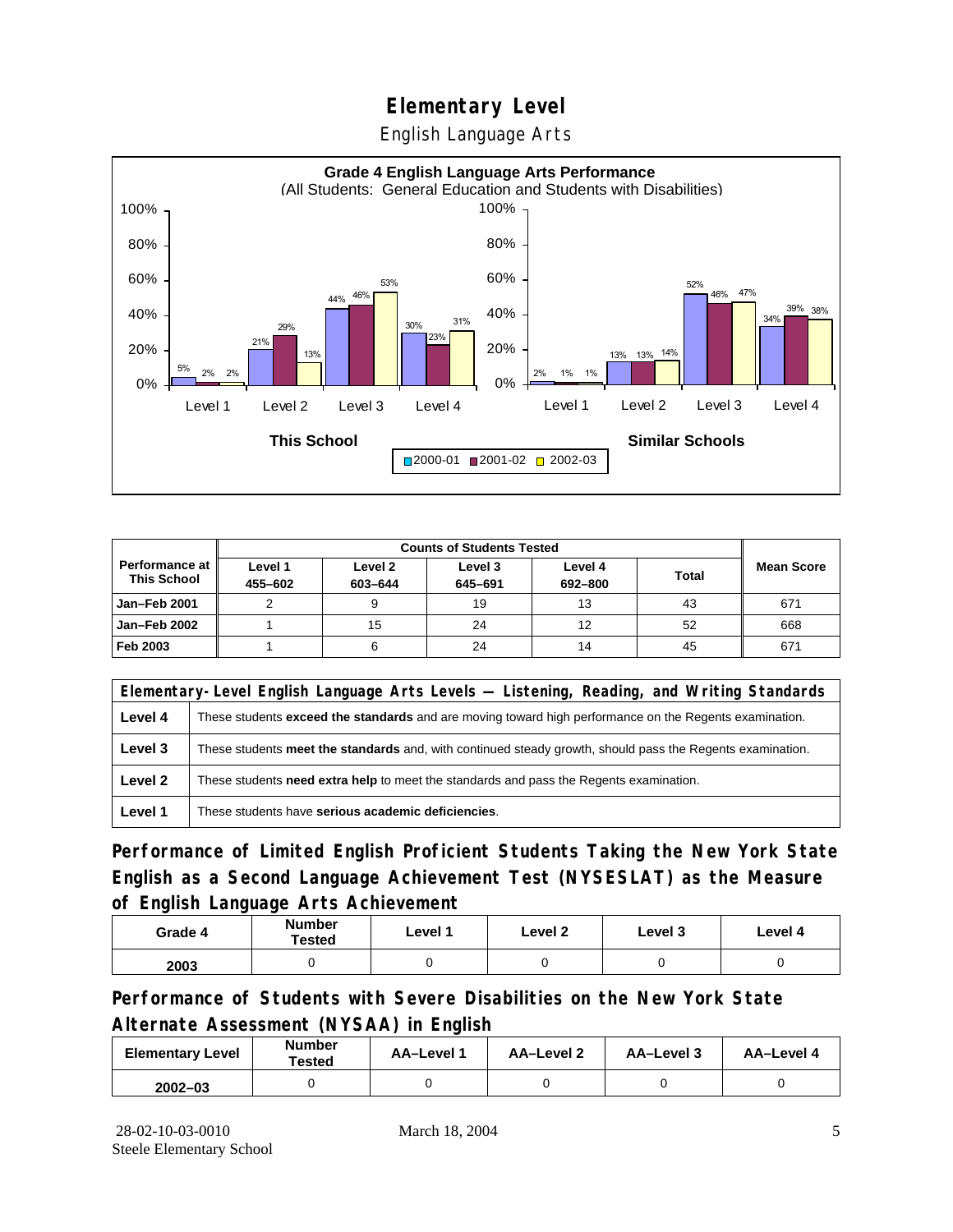### Mathematics



|                                        |                    | <b>Counts of Students Tested</b> |                    |                    |              |                   |  |
|----------------------------------------|--------------------|----------------------------------|--------------------|--------------------|--------------|-------------------|--|
| Performance at I<br><b>This School</b> | Level 1<br>448-601 | Level 2<br>602-636               | Level 3<br>637-677 | Level 4<br>678-810 | <b>Total</b> | <b>Mean Score</b> |  |
| <b>May 2001</b>                        |                    |                                  | 19                 | 18                 | 45           | 666               |  |
| May 2002                               |                    |                                  | 30                 | 12                 | 53           | 660               |  |
| May 2003                               |                    |                                  | 26                 | 15                 | 48           | 666               |  |

|         | Elementary-Level Mathematics Levels -                                                                         |  |  |  |  |
|---------|---------------------------------------------------------------------------------------------------------------|--|--|--|--|
|         | Knowledge, Reasoning, and Problem-Solving Standards                                                           |  |  |  |  |
| Level 4 | These students <b>exceed the standards</b> and are moving toward high performance on the Regents examination. |  |  |  |  |
| Level 3 | These students meet the standards and, with continued steady growth, should pass the Regents examination.     |  |  |  |  |
| Level 2 | These students need extra help to meet the standards and pass the Regents examination.                        |  |  |  |  |
| Level 1 | These students have serious academic deficiencies.                                                            |  |  |  |  |

### **Performance of Students with Severe Disabilities on the New York State Alternate Assessment (NYSAA) in Mathematics**

| <b>Elementary Level</b> | <b>Number</b><br>Tested | <b>AA-Level 1</b> | AA-Level 2 | AA-Level 3 | AA-Level 4 |  |
|-------------------------|-------------------------|-------------------|------------|------------|------------|--|
| $2002 - 03$             |                         |                   |            |            |            |  |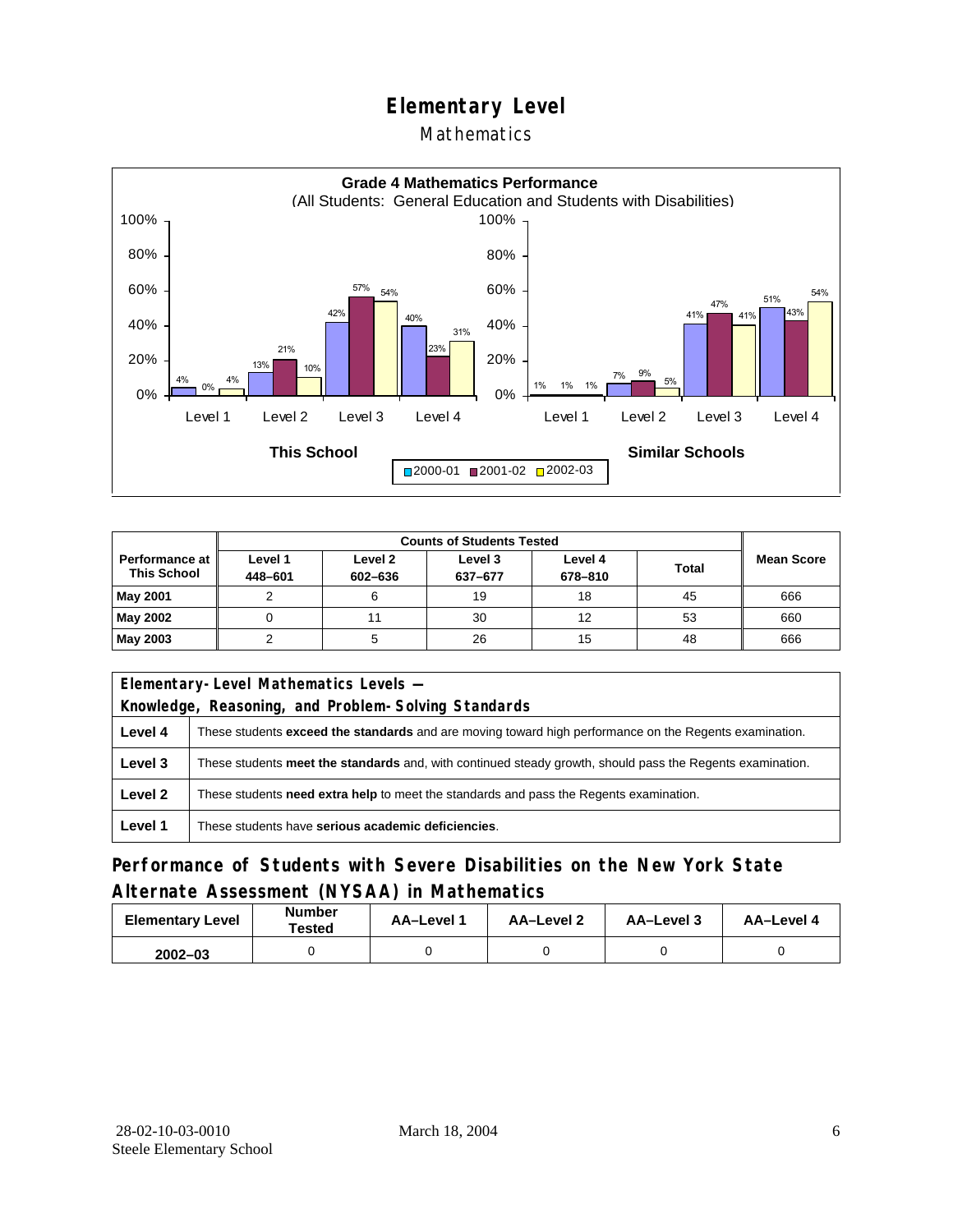Science Multiple-Choice



**All Students** 

|          |    | Number Tested   Number Above SDL   Mean Score |    |
|----------|----|-----------------------------------------------|----|
| May 2001 | 45 | 34                                            | 35 |
| May 2002 | 53 | 49                                            | 37 |
| May 2003 |    |                                               | 34 |

| Grade 4 Science - Knowledge, Reasoning, and Problem-Solving Standards |                                                                                                                                                                                                                                          |  |  |  |  |  |
|-----------------------------------------------------------------------|------------------------------------------------------------------------------------------------------------------------------------------------------------------------------------------------------------------------------------------|--|--|--|--|--|
| <b>Multiple-Choice</b><br><b>Test Component</b>                       | This component contains 45 multiple-choice questions based upon the New York State Elementary<br>Science Syllabus and referenced to the New York State Learning Standards for Mathematics, Science<br>and Technology (Elementary Level). |  |  |  |  |  |
| <b>State Designated</b>                                               | Students who correctly answer fewer than 30 of the 45 questions of the multiple-choice test component                                                                                                                                    |  |  |  |  |  |
| Level (SDL)                                                           | must receive academic intervention services in the following term of instruction.                                                                                                                                                        |  |  |  |  |  |
| <b>School Mean</b>                                                    | For the multiple-choice test component, the mean score is the average number of correct answers for                                                                                                                                      |  |  |  |  |  |
| <b>Scores</b>                                                         | students tested. If all tested students answered all questions correctly, this score would be 45.                                                                                                                                        |  |  |  |  |  |

## **Elementary Level**

#### Science Performance Test

The elementary-level science test is composed of two sections, the multiple-choice section (described above) and the performance test. The performance test is not used to determine the need for academic intervention services or for accountability purposes because not all students are administered the same three tasks.

| <b>All Students</b>                       |    |    |  |  |  |  |  |  |  |
|-------------------------------------------|----|----|--|--|--|--|--|--|--|
| <b>Number Tested</b><br><b>Mean Score</b> |    |    |  |  |  |  |  |  |  |
| May 2001                                  | 45 | 36 |  |  |  |  |  |  |  |
| May 2002                                  | 53 | 35 |  |  |  |  |  |  |  |
| <b>May 2003</b><br>34<br>46               |    |    |  |  |  |  |  |  |  |

### **Performance of Students with Severe Disabilities on the New York State Alternate Assessment (NYSAA) in Science**

| <b>Elementary Level</b> | <b>Number</b><br>Tested | AA-Level 1 | <b>AA-Level 2</b> | AA-Level 3 | AA-Level 4 |  |
|-------------------------|-------------------------|------------|-------------------|------------|------------|--|
| $2002 - 03$             |                         |            |                   |            |            |  |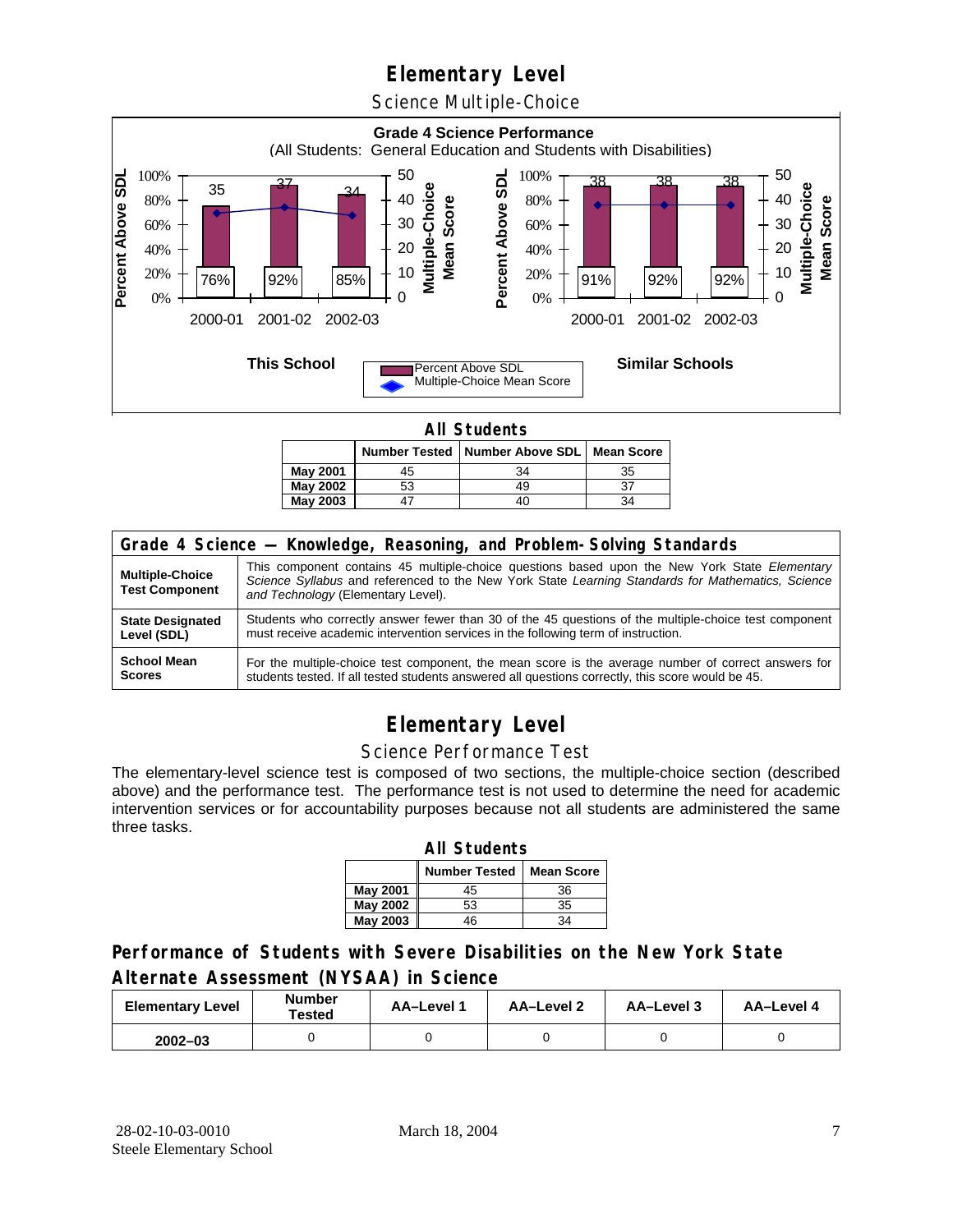# **Analysis of Student Subgroup Performance**

Historically, on State assessments the average performance of Black, Hispanic, and Native American students has been lower than that of White and Asian students. Similarly, students from lowincome families have not performed as well as those from higher income families. A high priority of the Board of Regents is to eliminate these gaps in student performance. In addition, Title I of the federal Elementary and Secondary Education Act includes explicit requirements "to ensure that students served by Title I are given the same opportunity to achieve to high standards and are held to the same high expectations as all students in each State."

This section of the school report card provides performance data for two years by racial/ethnic group, disability status, gender, English proficiency status, income level, and migrant status. The purpose of the student subgroup analyses is to determine if students who perform below the standards in any school tend to fall into particular groups, such as minority students, limited English proficient students, or economically disadvantaged students. If these analyses provide evidence that students in one of the groups achieve at a lower level than other students, the school and community should examine the reasons for this lower performance and make necessary changes in curriculum, instruction, and student support services to remedy these performance gaps. If your school did not report data for the 2002-03 school year for a subject and grade, a table showing data for subgroups in that subject and grade will not be included in the *Analysis*.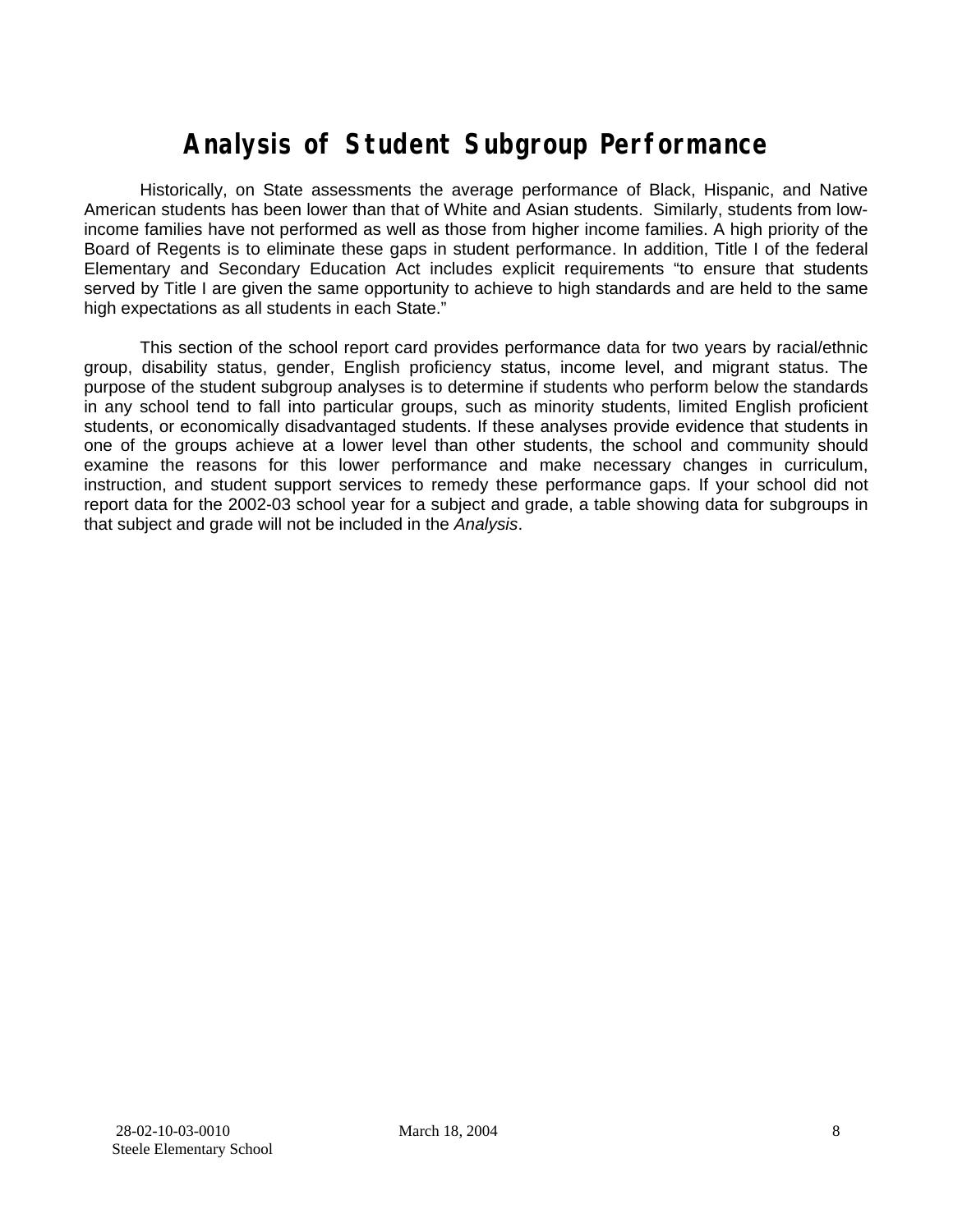English Language Arts

|                                              | $2001 - 02$                                                                        |             |              |               | $2002 - 03$                                                       |         |         |     |
|----------------------------------------------|------------------------------------------------------------------------------------|-------------|--------------|---------------|-------------------------------------------------------------------|---------|---------|-----|
| <b>Student Subgroup</b>                      | <b>Percentages of Tested</b><br><b>Students Scoring at Levels</b><br><b>Tested</b> |             |              | <b>Tested</b> | <b>Percentages of Tested</b><br><b>Students Scoring at Levels</b> |         |         |     |
|                                              |                                                                                    | $2 - 4$     | $3 - 4$      | 4             |                                                                   | $2 - 4$ | $3 - 4$ | 4   |
| <b>Results by Race/Ethnicity</b>             |                                                                                    |             |              |               |                                                                   |         |         |     |
| American Indian/Alaskan Native               | 0                                                                                  | 0%          | 0%           | 0%            | $\Omega$                                                          | 0%      | $0\%$   | 0%  |
| <b>Black</b>                                 | 9                                                                                  | 100%        | 56%          | 33%           | 6                                                                 | s       | s       | s   |
| Hispanic                                     | $\overline{7}$                                                                     | s           | s            | s             | 3                                                                 | s       | s       | s   |
| Asian or Pacific Islander                    | 1                                                                                  | s           | $\mathsf{s}$ | s             | 0                                                                 | 0%      | 0%      | 0%  |
| White                                        | 35                                                                                 | 100%        | 77%          | 23%           | 36                                                                | 100%    | 83%     | 33% |
| Total                                        | 52                                                                                 | 98%         | 69%          | 23%           | 45                                                                | 98%     | 84%     | 31% |
| Small Group Totals (s)                       | 8                                                                                  | 88%         | 50%          | 13%           | 9                                                                 | 89%     | 89%     | 22% |
| <b>Results by Disability Status</b>          |                                                                                    |             |              |               |                                                                   |         |         |     |
| General-education students                   | 51                                                                                 | s           | s            | s             | 43                                                                | s       | s       | s   |
| Students with disabilities                   | $\mathbf{1}$                                                                       | s           | s            | s             | 2                                                                 | s       | s       | s   |
| Total                                        | 52                                                                                 | 98%         | 69%          | 23%           | 45                                                                | 98%     | 84%     | 31% |
| <b>Results by Gender</b>                     |                                                                                    |             |              |               |                                                                   |         |         |     |
| Female                                       | 21                                                                                 | 100%        | 71%          | 19%           | 22                                                                | 95%     | 86%     | 27% |
| Male                                         | 31                                                                                 | 97%         | 68%          | 26%           | 23                                                                | 100%    | 83%     | 35% |
| Total                                        | 52                                                                                 | 98%         | 69%          | 23%           | 45                                                                | 98%     | 84%     | 31% |
| <b>Results by English Proficiency Status</b> |                                                                                    |             |              |               |                                                                   |         |         |     |
| English proficient                           | 49                                                                                 | $\mathbf s$ | s            | s             | 44                                                                | s       | s       | s   |
| Limited English proficient                   | 3                                                                                  | s           | s            | s             | 1                                                                 | s       | s       | s   |
| Total                                        | 52                                                                                 | 98%         | 69%          | 23%           | 45                                                                | 98%     | 84%     | 31% |
| <b>Results by Income Level</b>               |                                                                                    |             |              |               |                                                                   |         |         |     |
| Economically disadvantaged                   | $\mathbf{1}$                                                                       | s           | s            | s             | 0                                                                 | 0%      | 0%      | 0%  |
| Not disadvantaged                            | 51                                                                                 | s           | s            | s             | 45                                                                | 98%     | 84%     | 31% |
| Total                                        | 52                                                                                 | 98%         | 69%          | 23%           | 45                                                                | 98%     | 84%     | 31% |
| <b>Results by Migrant Status</b>             |                                                                                    |             |              |               |                                                                   |         |         |     |
| Migrant family                               | $\mathbf 0$                                                                        | 0%          | 0%           | 0%            | $\mathbf 0$                                                       | 0%      | $0\%$   | 0%  |
| Not migrant family                           | 52                                                                                 | 98%         | 69%          | 23%           | 45                                                                | 98%     | 84%     | 31% |
| Total                                        | 52                                                                                 | 98%         | 69%          | 23%           | 45                                                                | 98%     | 84%     | 31% |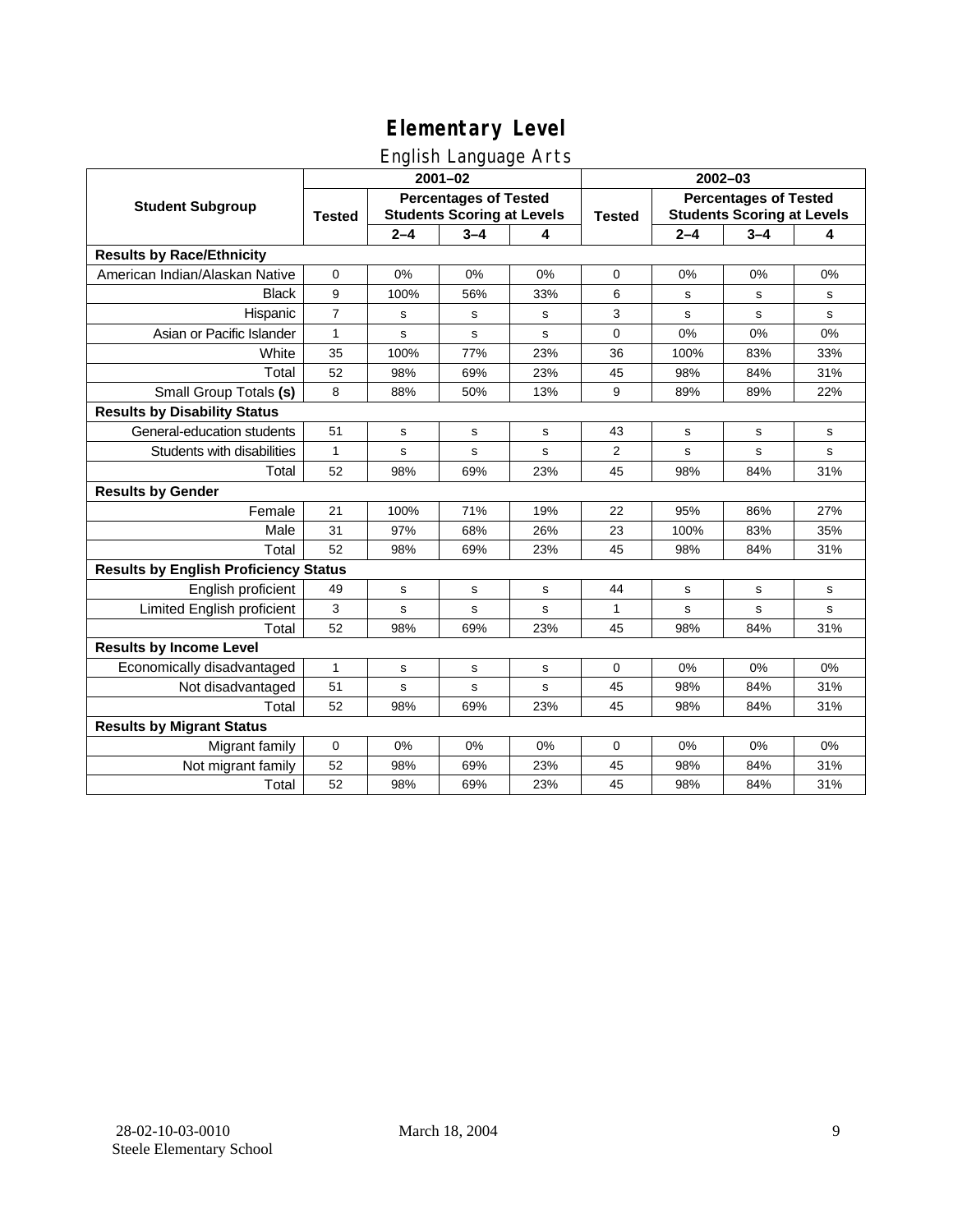### Mathematics

|                                              | $2001 - 02$                                                                        |         |             |               | $2002 - 03$                                                       |         |         |     |
|----------------------------------------------|------------------------------------------------------------------------------------|---------|-------------|---------------|-------------------------------------------------------------------|---------|---------|-----|
| <b>Student Subgroup</b>                      | <b>Percentages of Tested</b><br><b>Students Scoring at Levels</b><br><b>Tested</b> |         |             | <b>Tested</b> | <b>Percentages of Tested</b><br><b>Students Scoring at Levels</b> |         |         |     |
|                                              |                                                                                    | $2 - 4$ | $3 - 4$     | 4             |                                                                   | $2 - 4$ | $3 - 4$ | 4   |
| <b>Results by Race/Ethnicity</b>             |                                                                                    |         |             |               |                                                                   |         |         |     |
| American Indian/Alaskan Native               | $\mathbf 0$                                                                        | 0%      | 0%          | 0%            | $\mathbf 0$                                                       | 0%      | 0%      | 0%  |
| <b>Black</b>                                 | 9                                                                                  | 100%    | 67%         | 11%           | 6                                                                 | 100%    | 100%    | 33% |
| Hispanic                                     | 8                                                                                  | s       | s           | s             | 5                                                                 | 80%     | 40%     | 0%  |
| Asian or Pacific Islander                    | 1                                                                                  | s       | $\mathbf s$ | s             | $\mathbf 0$                                                       | 0%      | $0\%$   | 0%  |
| White                                        | 35                                                                                 | 100%    | 91%         | 31%           | 37                                                                | 97%     | 89%     | 35% |
| Total                                        | 53                                                                                 | 100%    | 79%         | 23%           | 48                                                                | 96%     | 85%     | 31% |
| Small Group Totals (s)                       | 9                                                                                  | 100%    | 44%         | 0%            | $\Omega$                                                          | 0%      | 0%      | 0%  |
| <b>Results by Disability Status</b>          |                                                                                    |         |             |               |                                                                   |         |         |     |
| General-education students                   | 52                                                                                 | s       | s           | s             | 46                                                                | s       | s       | s   |
| Students with disabilities                   | $\mathbf{1}$                                                                       | s       | $\mathbf s$ | s             | 2                                                                 | s       | s       | s   |
| Total                                        | 53                                                                                 | 100%    | 79%         | 23%           | 48                                                                | 96%     | 85%     | 31% |
| <b>Results by Gender</b>                     |                                                                                    |         |             |               |                                                                   |         |         |     |
| Female                                       | 20                                                                                 | 100%    | 80%         | 20%           | 24                                                                | 96%     | 83%     | 29% |
| Male                                         | 33                                                                                 | 100%    | 79%         | 24%           | 24                                                                | 96%     | 88%     | 33% |
| Total                                        | 53                                                                                 | 100%    | 79%         | 23%           | 48                                                                | 96%     | 85%     | 31% |
| <b>Results by English Proficiency Status</b> |                                                                                    |         |             |               |                                                                   |         |         |     |
| English proficient                           | 48                                                                                 | 100%    | 85%         | 25%           | 44                                                                | s       | s       | s   |
| Limited English proficient                   | 5                                                                                  | 100%    | 20%         | 0%            | 4                                                                 | s       | s       | s   |
| Total                                        | 53                                                                                 | 100%    | 79%         | 23%           | 48                                                                | 96%     | 85%     | 31% |
| <b>Results by Income Level</b>               |                                                                                    |         |             |               |                                                                   |         |         |     |
| Economically disadvantaged                   | 1                                                                                  | s       | $\mathbf s$ | s             | 0                                                                 | 0%      | 0%      | 0%  |
| Not disadvantaged                            | 52                                                                                 | s       | $\mathbf s$ | s             | 48                                                                | 96%     | 85%     | 31% |
| Total                                        | 53                                                                                 | 100%    | 79%         | 23%           | 48                                                                | 96%     | 85%     | 31% |
| <b>Results by Migrant Status</b>             |                                                                                    |         |             |               |                                                                   |         |         |     |
| Migrant family                               | 0                                                                                  | 0%      | 0%          | 0%            | $\mathbf 0$                                                       | 0%      | 0%      | 0%  |
| Not migrant family                           | 53                                                                                 | 100%    | 79%         | 23%           | 48                                                                | 96%     | 85%     | 31% |
| Total                                        | 53                                                                                 | 100%    | 79%         | 23%           | 48                                                                | 96%     | 85%     | 31% |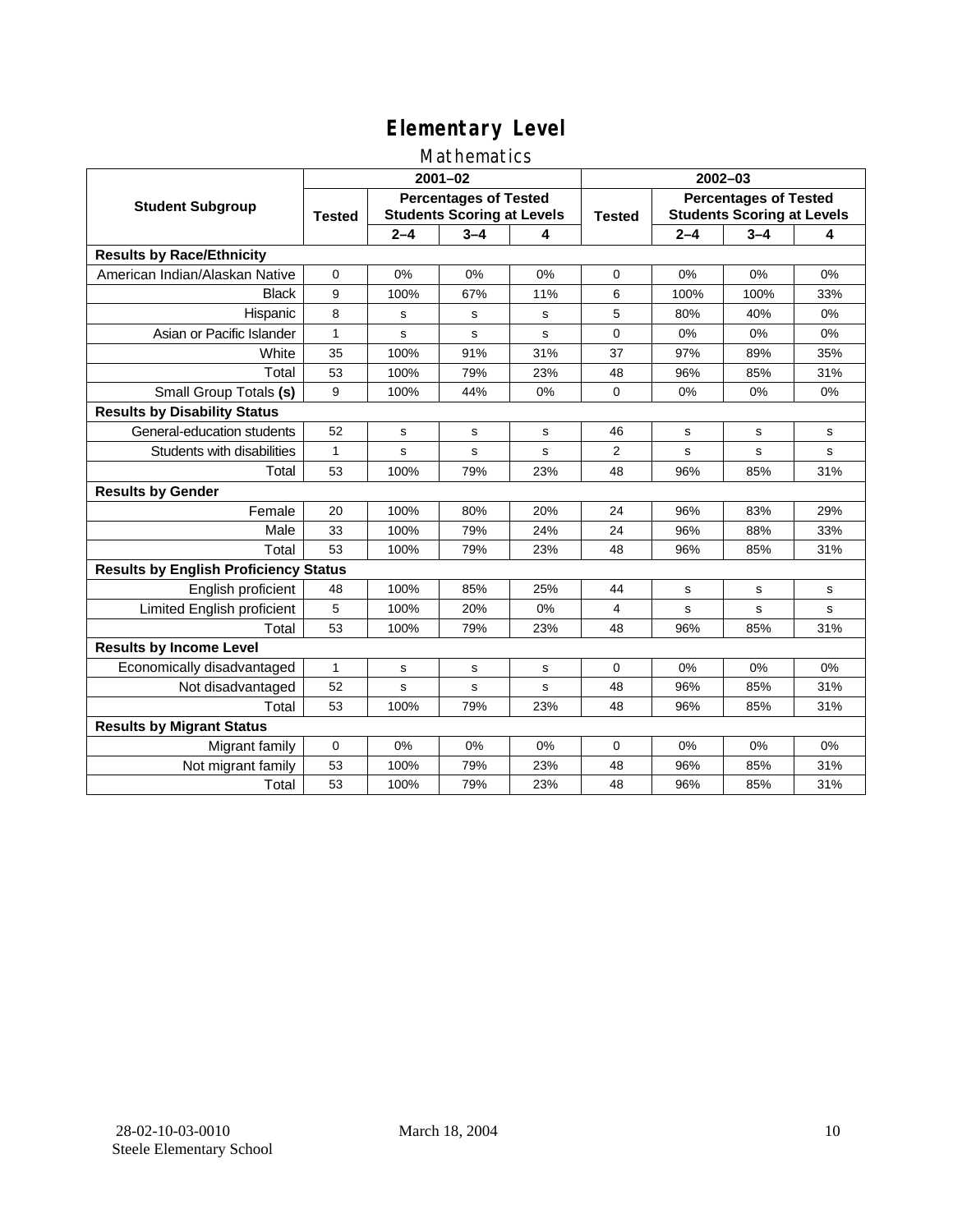### Science Multiple-Choice

|                                              | $2001 - 02$   |                                                                                       | 2002-03        |                                                                                       |  |  |
|----------------------------------------------|---------------|---------------------------------------------------------------------------------------|----------------|---------------------------------------------------------------------------------------|--|--|
| <b>Student Subgroup</b>                      | <b>Tested</b> | Percentages of<br><b>Tested</b><br><b>Students</b><br><b>Scoring above</b><br>the SDL | <b>Tested</b>  | Percentages of<br><b>Tested</b><br><b>Students</b><br><b>Scoring above</b><br>the SDL |  |  |
| <b>Results by Race/Ethnicity</b>             |               |                                                                                       |                |                                                                                       |  |  |
| American Indian/Alaskan Native               | $\Omega$      | 0%                                                                                    | 0              | 0%                                                                                    |  |  |
| <b>Black</b>                                 | 9             | 89%                                                                                   | 6              | s                                                                                     |  |  |
| Hispanic                                     | 8             | s                                                                                     | 4              | s                                                                                     |  |  |
| Asian or Pacific Islander                    | $\mathbf{1}$  | s                                                                                     | $\Omega$       | 0%                                                                                    |  |  |
| White                                        | 35            | 100%                                                                                  | 37             | 84%                                                                                   |  |  |
| Total                                        | 53            | 92%                                                                                   | 47             | 85%                                                                                   |  |  |
| Small Group Totals (s)                       | 9             | 67%                                                                                   | 10             | 90%                                                                                   |  |  |
| <b>Results by Disability Status</b>          |               |                                                                                       |                |                                                                                       |  |  |
| General-education students                   | 52            | s                                                                                     | 45             | s                                                                                     |  |  |
| Students with disabilities                   | $\mathbf{1}$  | s                                                                                     | $\overline{2}$ | s                                                                                     |  |  |
| Total                                        | 53            | 92%                                                                                   | 47             | 85%                                                                                   |  |  |
| <b>Results by Gender</b>                     |               |                                                                                       |                |                                                                                       |  |  |
| Female                                       | 20            | 100%                                                                                  | 23             | 83%                                                                                   |  |  |
| Male                                         | 33            | 88%                                                                                   | 24             | 88%                                                                                   |  |  |
| Total                                        | 53            | 92%                                                                                   | 47             | 85%                                                                                   |  |  |
| <b>Results by English Proficiency Status</b> |               |                                                                                       |                |                                                                                       |  |  |
| English proficient                           | 48            | 96%                                                                                   | 44             | s                                                                                     |  |  |
| Limited English proficient                   | 5             | 60%                                                                                   | 3              | s                                                                                     |  |  |
| Total                                        | 53            | 92%                                                                                   | 47             | 85%                                                                                   |  |  |
| <b>Results by Income Level</b>               |               |                                                                                       |                |                                                                                       |  |  |
| Economically disadvantaged                   | $\mathbf{1}$  | s                                                                                     | 0              | 0%                                                                                    |  |  |
| Not disadvantaged                            | 52            | s                                                                                     | 47             | 85%                                                                                   |  |  |
| Total                                        | 53            | 92%                                                                                   | 47             | 85%                                                                                   |  |  |
| <b>Results by Migrant Status</b>             |               |                                                                                       |                |                                                                                       |  |  |
| Migrant family                               | $\mathbf 0$   | 0%                                                                                    | 0              | 0%                                                                                    |  |  |
| Not migrant family                           | 53            | 92%                                                                                   | 47             | 85%                                                                                   |  |  |
| Total                                        | 53            | 92%                                                                                   | 47             | 85%                                                                                   |  |  |